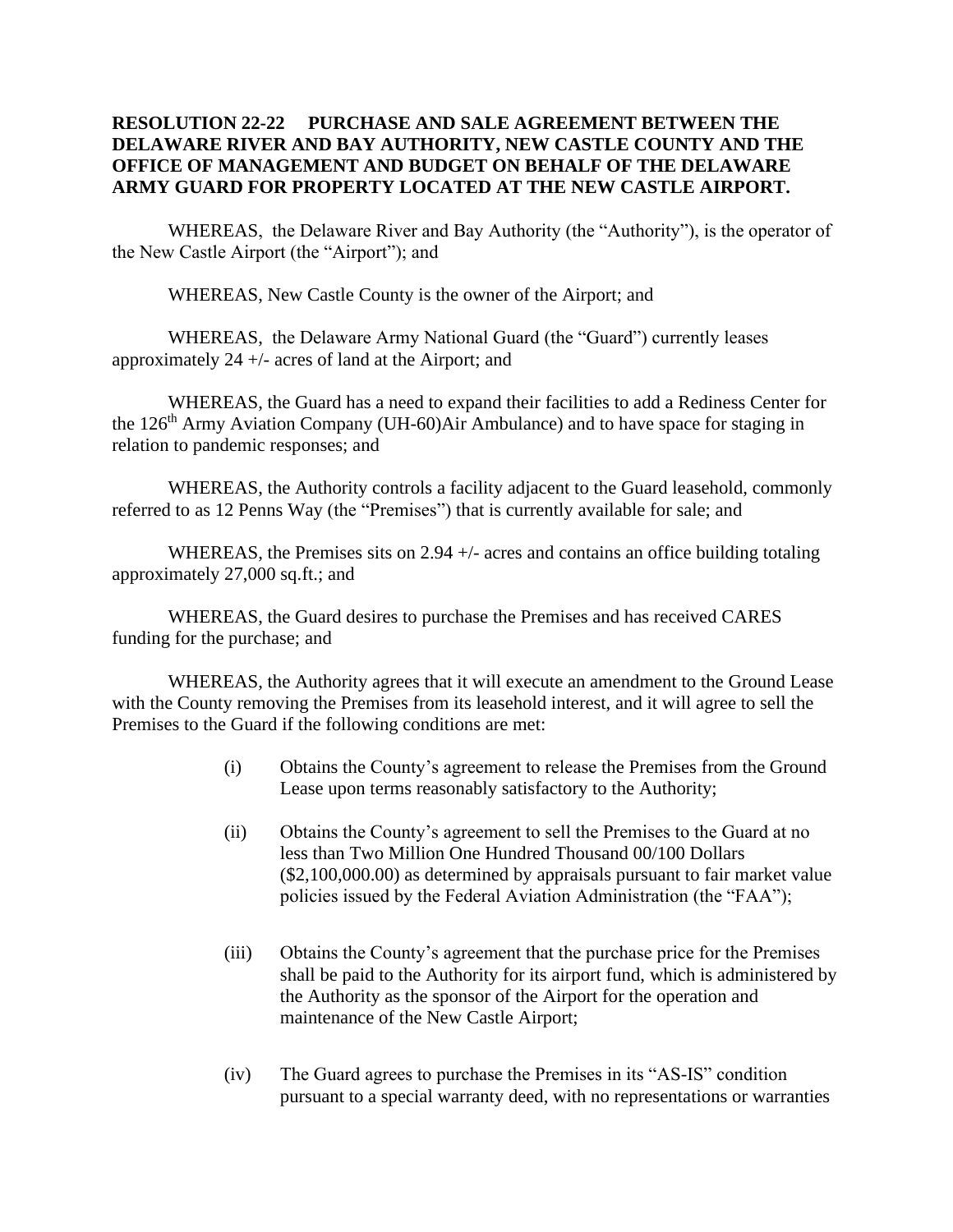given by the Authority or the County other than those customary representations or warranties given by a "grantor" with respect to title to the Premises;

- (v) Obtains a deed of release in recordable form from the FAA releasing the Premises, or any portion thereof that is subject to FAA regulation, from FAA regulation and the conditions, reservations, exceptions and restrictions imposed pursuant to that certain Instrument of Transfer dated April 28, 1949 and effective as of October 27, 1947, as the same is of record in the Office of the Recorder of Deeds in and for New Castle County, Delaware at Deed Record C, Volume 49, page 75;
- (vi) Executes a restrictive covenant, in form and substance satisfactory to the Authority and the County, in their sole discretion, prohibiting any activity on the Premises that would be incompatible with airport operations or would create a hazard or interference to the operation of aircraft and/or communication facilities;
- (vii) Grants to the Authority and the County an easement in form and substance satisfactory to the Authority and the County, in their sole discretion, that would (a) establish the maximum height for structures and objects of natural growth, (b) provide a right of flight for the passage of aircraft in the space above the Premises, and (c) provide the Authority, the County and airport tenants and users the right to create or generate such noise as may be inherent in the operation of aircraft now known or hereafter used for navigation of flight using said airspace;
- (viii) Agrees to execute such additional instruments, certificates, documents or agreements that may be reasonably requested to compete the sale of the Premises;

NOW, THEREFORE, BE IT RESOLVED, that the Executive Director is hereby authorized to finalize the terms and conditions of the purchase and sale agreement with the State of Delaware on behalf of the Delaware Army Guard and with the advice and consent of counsel, to have such Agreement executed by the Chairperson, Vice Chairperson and the Executive Director.